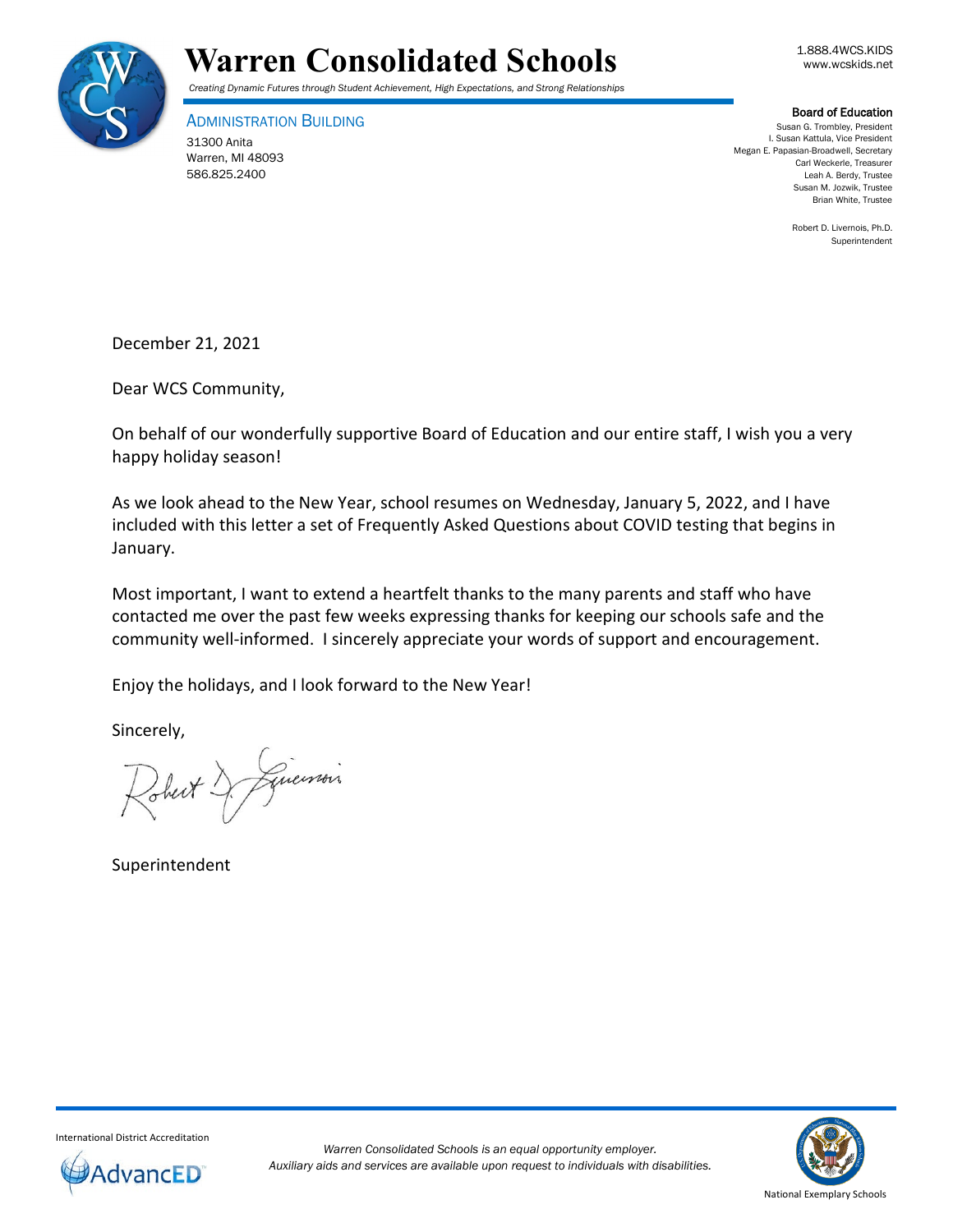

# **COVID Testing FAQs**

*Please see the frequently asked questions below related to the availability of COVID testing within the district and the "test to stay" procedures for* 

*students who are exposed to a positive case while at school. Additional questions may be submitted to [info@wcskids.net.](mailto:info@wcskids.net)*

**NOTE:** *Please review these FAQs before submitting a question, as it may be addressed below.*

### **Section 1: COVID Testing Clinic Questions**

- 1. When will the clinic open?
	- a. Northshore Clinics will be available beginning January 4, 2022
- 2. Where will testing be offered?
	- a. Testing will be offered via Northshore Clinic at Angus Elementary: 3180 Hein Drive, Sterling Heights
	- b. Future locations may be added at a later date
- 3. What times will the clinic be available?
	- a. The Angus clinic with Northshore will be open Monday-Friday from 2:30 PM to 7:30 PM and Sunday from 10:00 AM to 5:00 PM.
- 4. Is there any cost to this testing?
	- a. There is no cost for COVID testing for students and their families at the Northshore testing location.
- 5. Do I have to make an appointment or are walk-in's welcome at the Northshore testing location?
	- a. Appointments are not necessary, but pre-registration is required. Please visit the registration link below to enter your information prior to visiting the clinic.
	- b. Pre-Registration Website: <https://northshoreclinical.jotform.com/213206342238952>
- 6. Will my child that is put on quarantine be tested in the same room as students with symptoms are getting tested in?
	- a. Like any testing location, there is a chance of interaction with individuals who are symptomatic. Proper spacing and different test stations will be established at the on-site facility at Angus Elementary.

#### **Section 2: Test To Stay Questions**

- 7. When does this program become available?
	- a. The test to stay program will be initiated in WCS on January 4, 2022.
- 8. What students are eligible to participate in this test to stay program?
	- a. Students who are exposed to COVID-19 in the school setting are eligible to participate in daily testing to stay in school.
- 9. If my child was exposed to COVID and tests daily to stay in school, are they allowed to participate in athletics as well?
	- a. Yes, as long as child tests negative on the daily testing.
- 10. If I'm exposed outside of school, can I do the test daily to return?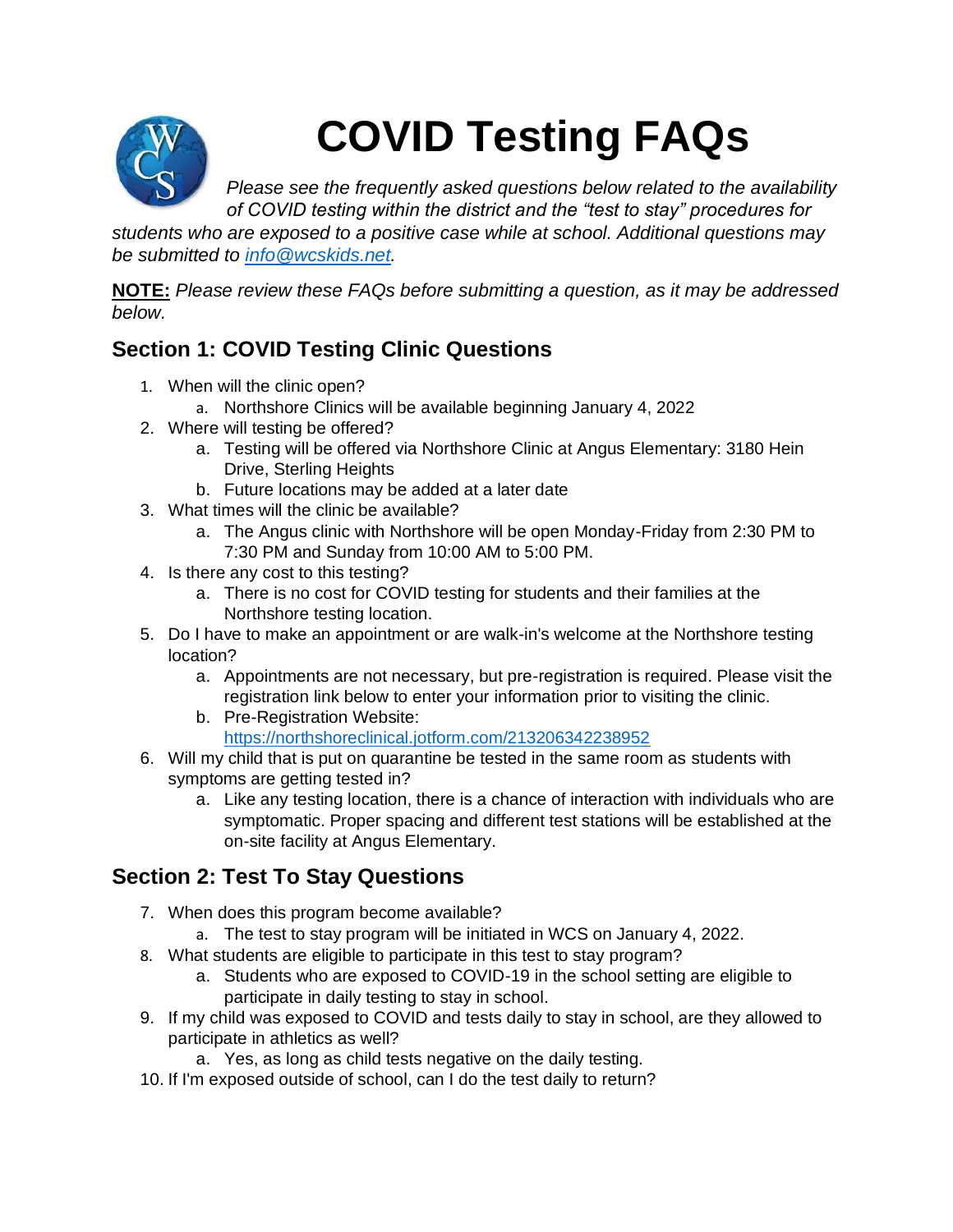- a. No, only students who are exposed to COVID-19 in the school setting are eligible to participate in daily testing to stay in school. If a student is exposed to COVID-19 outside of school, they are not able to participate in daily testing.
- 11. If my parents/siblings have COVID-19 and I am quarantined away from them, can I remain in school if I test daily?
	- a. No, only students who are exposed to COVID-19 in the school setting are eligible to participate in daily testing to stay in school.
- 12. What type of COVID test is accepted for the test to stay program?
	- a. A rapid COVID test (including an at-home test) is acceptable for the test to stay program, so long as it is not self-administered and self-read. Other test types, like a PCR, are also acceptable.
- 13. Does my child have to test the morning before school, or can they test the night before? a. Test results must be negative less than 24 hours before coming to school.
- 14. Can my child test on Friday and be able to attend school on Monday?
	- a. No, test results must be negative less than 24 hours before coming to school. Testing will be available at Angus Elementary on Sundays from 10 AM to 5 PM.
- 15. Can my child test to stay if we travelled for the holidays?
	- a. No, Test to Stay only applies to school quarantine. The [CDC travel guidelines](https://www.cdc.gov/coronavirus/2019-ncov/travelers/international-travel/index.html) must be followed for post-travel testing and quarantines.
- 16. If I miss one day of testing can I resume testing to return to school?
	- a. Yes, as long as test results are negative less than 24 hours before coming to school.
- 17. What if my child becomes symptomatic while participating in the daily testing but tests negative with a RAPID antigen test?
	- a. Following MCHD Guidelines the student will be referred for a PCR test and should be excluded from school if the symptoms are related to COVID-19.
- 18. If my child attends a different district half day and attends WCS the other half, can I use my test results from the home school to show they are negative.
	- a. Yes, as long as test results are less than 24 hours old.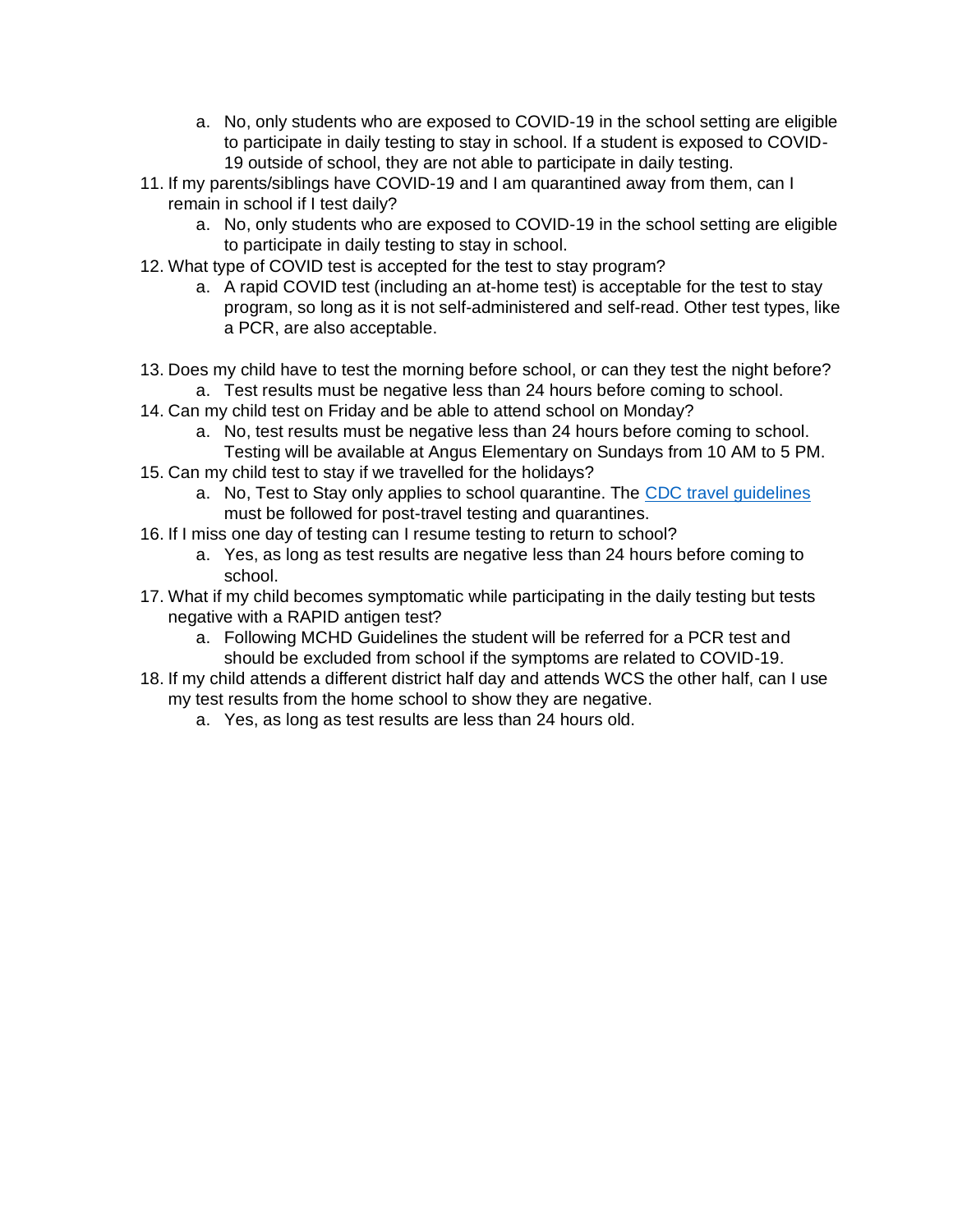21ديسمبر / كانون الأول2021

عزيزي WCS المجتمع ،

بالنيابة عن مجلس التعليم الداعم الرائع وجميع موظفينا، أتمنى لكم موسم عطالت سعيد للغاية !

ونحن نتطلع إلى العام الجديد، تستأنف المدرسة يوم الأربعاء 5 يناير 2022، وقد أدرجت مع هذه الرسالة مجموعة من الأسئلة المتكررة حول اختبار COVID التي تبدأ في يناير .

والأهم من ذلك، أود أن أتقدم بشكر صادق إلى العديد من الآباء والموظفين الذين اتصلوا بي على مدى الأسابيع القليلة الماضية معربا عن شكرهم للحفاظ على سالمة مدارسنا والمجتمع المحليعلى علم. وإنني أقدر بصدق كلماتكم في الدعم والتشجيع.

```
استمتع بالأعياد،وأتطلع إلى العام الجديد!
```
اخالص

روبرت د. ليفرنوا، دكتوراه المشرف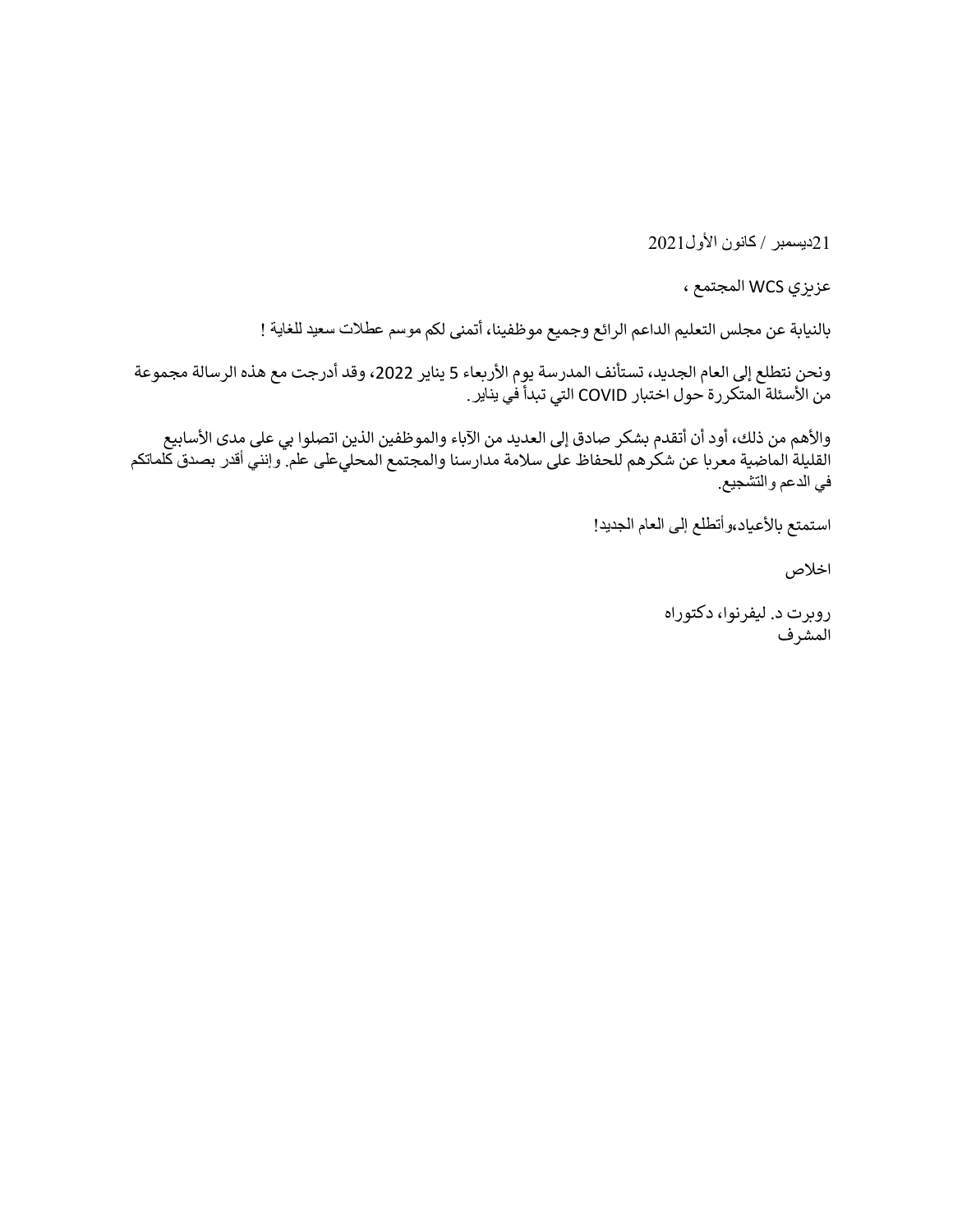## **أسئلة شائعة اختبار COVID**

يرجى االطالع على األسئلة المتداولة أدناه المتعلقة بتوافر اختبار COVID داخل المنطقة وإجراءات "اختبار البقاء" للطالب الذين يتعر ضون لحالة إيجابية أثناء وجودهم في المدرسة. يمكن تقديم أسئلة إضافية إلى info@wcskids.net.

**مالحظة:** يرجى مراجعة األسئلة الشائعة هذه قبل تقديم سؤال، حيث يمكن تناولها أدناه.

#### **القسم :1 أسئلة عيادة اختبار COVID**

- .1 متى ستفتح العيادة؟
- a. عيادات نورثشور ستكون متاحة ابتداء من 4 يناير 2022
	- .2 أين سيتم تقديم االختبار؟
- a. سيتم تقديم االختبار عبر عيادة نورثشور في مدرسة أنجوس االبتدائية: 3180 هاين درايف، ستيرلنغ هايتس
	- b. يمكن إضافة المواقع المستقبلية في وقت الحق
		- 3. ما هي الأوقات التي ستتوفر بها العيادة؟
- a. تفتح عيادة أنجوس مع نورثشور من االثنين إلى الجمعة من الساعة 2:30 ظهرا إلى الساعة 7:30 مساء ويوم األحد من الساعة 10:00 صباحا حتى الساعة 5:00 مساء.
	- .4 هل هناك أي تكلفة لهذا االختبار؟
	- a. ال توجد تكلفة الختبار COVID للطالب وأسرهم في موقع اختبار نورثشور.
		- .5 هل يجب أن أقوم بتحديد موعد أم أن دخولي في موقع اختبار نورثشور؟
	- a. المواعيد ليست ضرورية، ولكن التسجيل المسبق مطلوب. يرجى زيارة رابط التسجيل أدناه إلدخال معلوماتك قبل زيارة العيادة.
		- https://northshoreclinical.jotform.com/213206342238952 :المسبق التسجيل موقع .b
- .6 هل سيتم اختبار طفلي الذي يوضع في الحجر الصحي في نفس الغرفة التي يتم فيها اختبار الطالب الذين يعانون من أعراض؟ a. مثل أي موقع اختبار، هناك فرصة للتفاعل مع األفراد الذين يعانون من أعراض. وستنشأ مسافات مناسبة ومحطات اختبار مختلفة في المرفق الموجود في الموقع في مدرسة أنغوس االبتدائية.

#### **القسم :2 اختبار للبقاء األسئلة**

- .7 متى يصبح هذا البرنامج متاحا؟
- a. سيتم بدء برنامج اختبار البقاء في WCS في 4 يناير .2022
- .8 ما الطالب المؤهلين للمشاركة في هذا االختبار للبقاء في البرنامج؟
- a. الطالب الذين يتعرضون ل -19COVID في المدرسة مؤهلون للمشاركة في االختبارات اليومية للبقاء في المدرسة.
- .9 إذا تعرض طفلي ل COVID واختبارات يومية للبقاء في المدرسة، هل يسمح له بالمشاركة في ألعاب القو ى أيضا؟ a. نعم، طالما أن اختبارات الطفل سلبية على االختبار اليومي.
	- .10 إذا كنت مكشوفا خارج المدرسة، هل يمكنني إجراء االختبار يوميا للعودة؟
- a. ال، فقط الطالب الذين يتعرضون ل -19COVID في المدرسة مؤهلون للمشاركة في االختبارات اليومية للبقاء في المدرسة. إذا تعر ض الطالب ل COVID-19 خارج المدرسة، فلن يتمكن من المشاركة في الاختبار ات اليومية.
- .11 إذا كان والداي/ إخوتي لديهم -19COVID وتم عزلي عنهم، هل يمكنني البقاء في المدرسة إذا قمت باالختبار يوميا؟ a. ال، فقط الطالب الذين يتعرضون ل -19COVID في المدرسة مؤهلون للمشاركة في االختبارات اليومية للبقاء في
	- المدرسة.
	- .12 ما هو نوع اختبار COVID المقبول لالختبار للبقاء البرنامج؟
	- a. اختبار COVID السريع (بما في ذلك اختبار في المنزل) مقبول للاختبار للبقاء البرنامج، طالما أنها ليست تدار ذاتيا والقراءة الذاتية. أنواع االختبار األخرى، مثل PCR، هي أيضا مقبولة.
		- .13 هل يجب على طفلي اختبار صباح اليوم السابق للمدرسة، أم يمكنه اختبار الليلة السابقة؟ a. يجب أن تكون نتائج االختبار سلبية قبل أقل من 24 ساعة من القدوم إلى المدرسة.